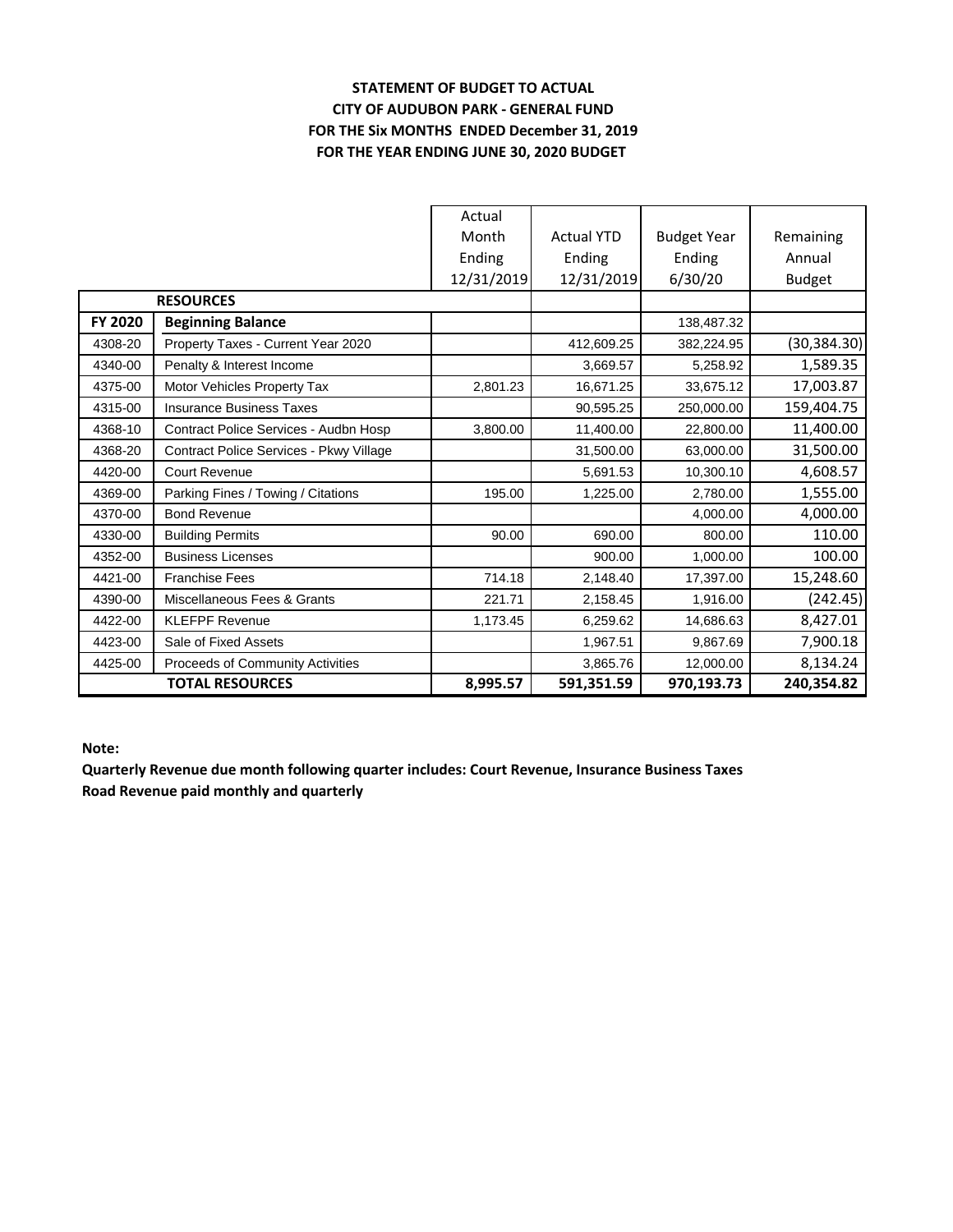## **STATEMENT OF BUDGET TO ACTUAL CITY OF AUDUBON PARK - GENERAL FUND FOR THE Six MONTHS ENDED December 31, 2019 FOR THE YEAR ENDING JUNE 30, 2020 BUDGET**

|         |                                       | Actual     |                   |                    |               |
|---------|---------------------------------------|------------|-------------------|--------------------|---------------|
|         |                                       | Month      | <b>Actual YTD</b> | <b>Budget Year</b> | Remaining     |
|         |                                       | Ending     | Ending            | Ending             | Annual        |
|         |                                       | 12/31/2019 | 12/31/2019        | 6/30/20            | <b>Budget</b> |
|         |                                       |            |                   |                    |               |
|         | <b>APPROPRIATIONS</b>                 |            |                   |                    |               |
|         | <b>Public Administration</b>          |            |                   |                    |               |
| 5300-00 | <b>Administrative Costs</b>           | 2,212.80   | 8,060.53          | 10,000.00          | 1,939.47      |
| 5504-00 | Supplies & Equipment                  | 557.40     | 3,011.75          | 8,700.00           | 5,688.25      |
| 5500-00 | Repairs & Maintenance                 | 943.78     | 10,391.37         | 19,000.00          | 8,608.63      |
| 6500-00 | Utitlities - LG&E, Water, etc.        | 4,335.80   | 24,794.53         | 46,000.00          | 21,205.47     |
| 5015-00 | Property Insurance                    |            | 748.00            | 2,275.00           | 1,527.00      |
| 5020-00 | Liability Insurance                   |            | 3,349.98          | 8,400.00           | 5,050.02      |
| 5340-00 | <b>Bookeeping Services</b>            |            | 2,212.50          | 8,000.00           | 5,787.50      |
| 5350-00 | <b>Clerks Salary</b>                  | 3,846.16   | 25,000.04         | 50,000.00          | 24,999.96     |
| 5004-00 | Payroll Expense - SS / Medicare       | 294.22     | 1,912.46          | 3,708.71           | 1,796.25      |
| 5005-00 | Workers' Compensation Insurance       |            | 3,754.83          | 1,351.21           | (2,403.62)    |
| 5010-00 | Unemployment Reserve - 12%            |            | 275.89            | 624.06             | 348.17        |
| 5200-00 | Legal Affairs                         | (870.00)   | 6,367.97          | 18,000.00          | 11,632.03     |
|         | Claims and Judgements Payable         |            |                   | 8,000.00           | 8,000.00      |
| 5710-00 | Auditing                              |            |                   | 6,800.00           | 6,800.00      |
| 5740-00 | <b>Property Valuation</b>             |            |                   | 6,722.36           | 6,722.36      |
| 5527-00 | <b>Codification Ordinances</b>        |            | 1,234.40          | 6,000.00           | 4,765.60      |
|         | <b>Total Public Administration</b>    | 11,320.16  | 91,114.25         | 203,581.34         | 112,467.09    |
|         | <b>Parks &amp; Recreation Reserve</b> |            |                   | 9,487.32           |               |
|         | <b>Contingency Reserve</b>            |            |                   | 50,000.00          | 50,000.00     |
|         |                                       |            |                   |                    |               |
|         | <b>Public Works</b>                   |            |                   |                    |               |
| 5452-10 | Supplies & Equipment                  | 572.49     | 2,520.53          | 5,000.00           | 2,479.47      |
| 5457-10 | Fuel                                  | 104.16     | 1,447.44          | 3,096.49           | 1,649.05      |
| 5410-10 | Maintenance                           |            |                   |                    |               |
| 5480-10 | Property Insurance                    |            | 748.00            | 1,086.00           | 338.00        |
| 5485-10 | Liability Insurance                   |            | 3,349.98          | 1,401.00           | (1,948.98)    |
| 5490-10 | Auto Insurance                        |            | 1,098.90          | 4,127.84           | 3,028.94      |
| 5450-10 | Works Dept. - Salaries                | 2,480.00   | 16,120.00         | 33,280.00          | 17,160.00     |
| 5465-10 | Payroll taxes                         | 189.72     | 1,233.18          | 2,545.92           | 1,312.74      |
| 5470-10 | Unemployment reserve - 9%             |            | 180.83            | 468.05             | 287.22        |
| 5475-10 | Workers' Compensation Insurance       |            | 3,754.83          | 1,182.00           | (2,572.83)    |
| 5454-10 | <b>Public Facilities</b>              | 1,125.00   | 2,545.96          | 22,000.00          | 19,454.04     |
| 5453-10 | Parks & Recreation                    | 123.89     | 5,110.35          | 12,000.00          | 6,889.65      |
| 5455-10 | Forest Management                     | 48.72      | 9,509.21          | 38,370.10          | 28,860.89     |
| 6300-10 | Public Gardens (Garden Club Grant)    |            | 4,000.00          | 12,000.00          | 8,000.00      |
| 5415-00 | Road Fund Replenishment               |            |                   | 52,512.68          | 52,512.68     |
| 6510-00 | Sidewalk Set aside                    |            |                   | 20,000.00          | 20,000.00     |
|         | <b>Total Public Works</b>             | 4,643.98   | 51,619.21         | 209,070.08         | 157,450.87    |